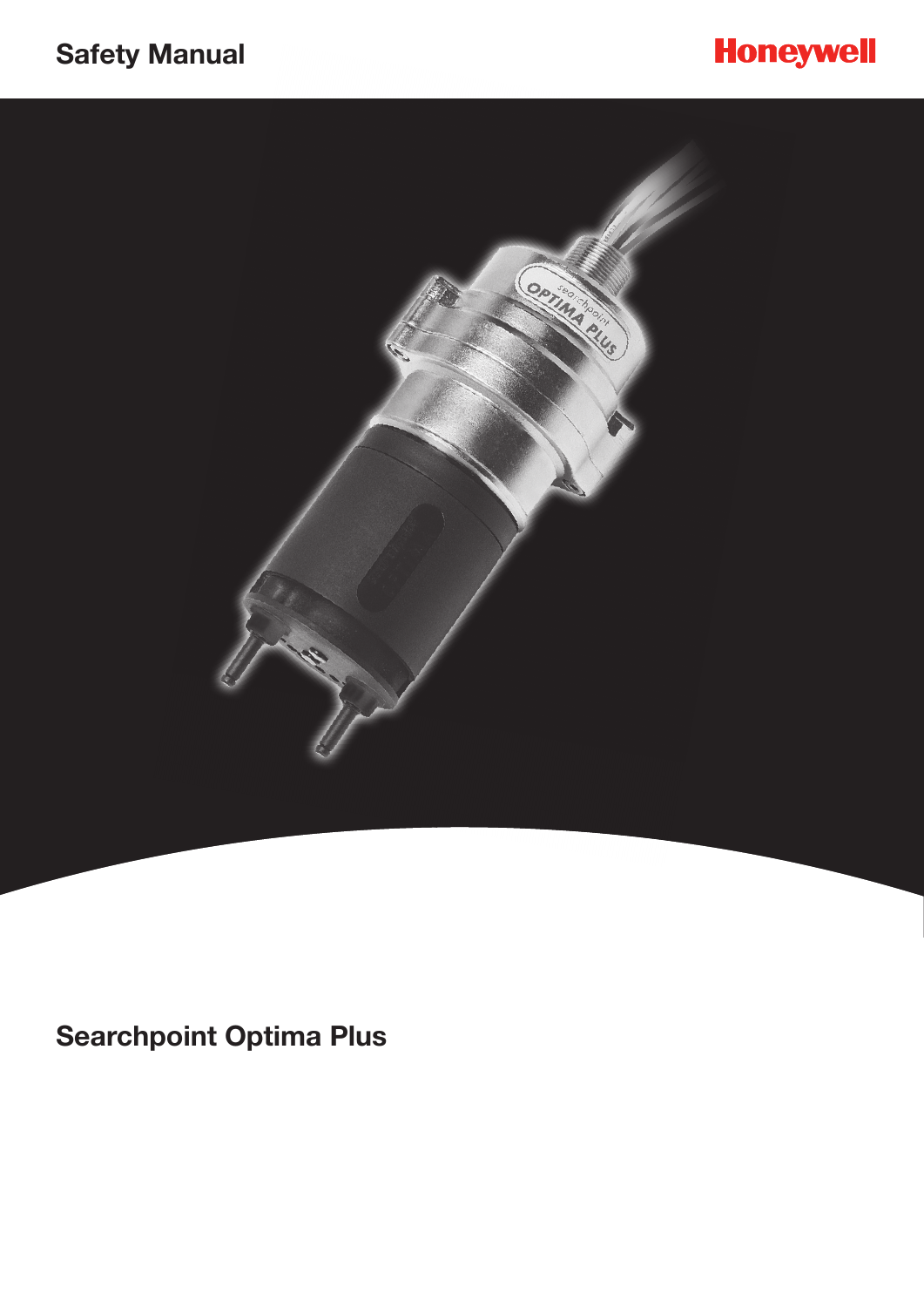# **Contents**

| <b>Section</b> |                                                                                                 |                                             |                                                                                          |                  |  |
|----------------|-------------------------------------------------------------------------------------------------|---------------------------------------------|------------------------------------------------------------------------------------------|------------------|--|
| 1.             | <b>Safety Parameters</b>                                                                        |                                             |                                                                                          |                  |  |
|                | 1.1                                                                                             |                                             | Proof Test Interval                                                                      | 3                |  |
|                | 1.2                                                                                             |                                             | <b>Special Notes</b>                                                                     | 3                |  |
| 2.             |                                                                                                 | Proof test using SHC1 Handheld Interrogator |                                                                                          |                  |  |
|                | 2.1                                                                                             | Inspection                                  |                                                                                          |                  |  |
|                |                                                                                                 |                                             | 2.1.1 Inspection of a unit fitted with a Standard Weather Protection                     | $\overline{4}$   |  |
|                |                                                                                                 |                                             | 2.1.2 Inspection of a unit fitted with a Flow Housing                                    | $\mathbf 5$      |  |
|                | 2.2                                                                                             | Re-zero Searchpoint Optima Plus             |                                                                                          |                  |  |
|                | 2.3                                                                                             |                                             | Bump Test (Gas Challenge)                                                                |                  |  |
|                |                                                                                                 | 2.3.1                                       | Bump Test (Gas Challenge) for a unit fitted with a Standard Weather<br>Protection        | 6                |  |
|                |                                                                                                 |                                             | 2.3.2 Bump Test (Gas Challenge) for a unit fitted with a Flow Housing                    | 6                |  |
|                | 2.4                                                                                             |                                             | Fix the 4-20 mA Output                                                                   | $\overline{7}$   |  |
| З.             | Proof test using HART <sup>®</sup> Communications                                               |                                             |                                                                                          |                  |  |
|                | 3.1                                                                                             | Inspection                                  |                                                                                          | 8                |  |
|                |                                                                                                 |                                             | 3.1.1 Inspection of a unit fitted with a Standard Weather Protection                     | 8                |  |
|                |                                                                                                 |                                             | 3.1.2 Inspection of a unit fitted with a Flow Housing                                    | $\boldsymbol{9}$ |  |
|                | 3.2                                                                                             | Re-zero Searchpoint Optima Plus             |                                                                                          |                  |  |
|                | 3.3                                                                                             |                                             | Bump Test (Gas Challenge)                                                                |                  |  |
|                |                                                                                                 | 3.3.1                                       | Bump Test (Gas Challenge) for a unit fitted with a Standard<br><b>Weather Protection</b> | 11               |  |
|                |                                                                                                 |                                             | 3.3.2 Bump Test (Gas Challenge) for a unit fitted with a Flow Housing                    | 11               |  |
|                | 3.4                                                                                             |                                             | Fix the 4-20 mA Output                                                                   | 12               |  |
| 4.             | Proof test for a Searchpoint Optima Plus being used with an<br><b>XNX Universal Transmitter</b> |                                             |                                                                                          |                  |  |
|                | 4.1                                                                                             | Inspection                                  |                                                                                          |                  |  |
|                |                                                                                                 |                                             | 4.1.1 Inspection of a unit fitted with a Standard Weather Protection                     | 13               |  |
|                |                                                                                                 |                                             | 4.1.2 Inspection of a unit fitted with a Flow Housing                                    | 14               |  |
|                | 4.2                                                                                             |                                             | <b>XNX Universal Transmitter Proof Test</b>                                              | 14               |  |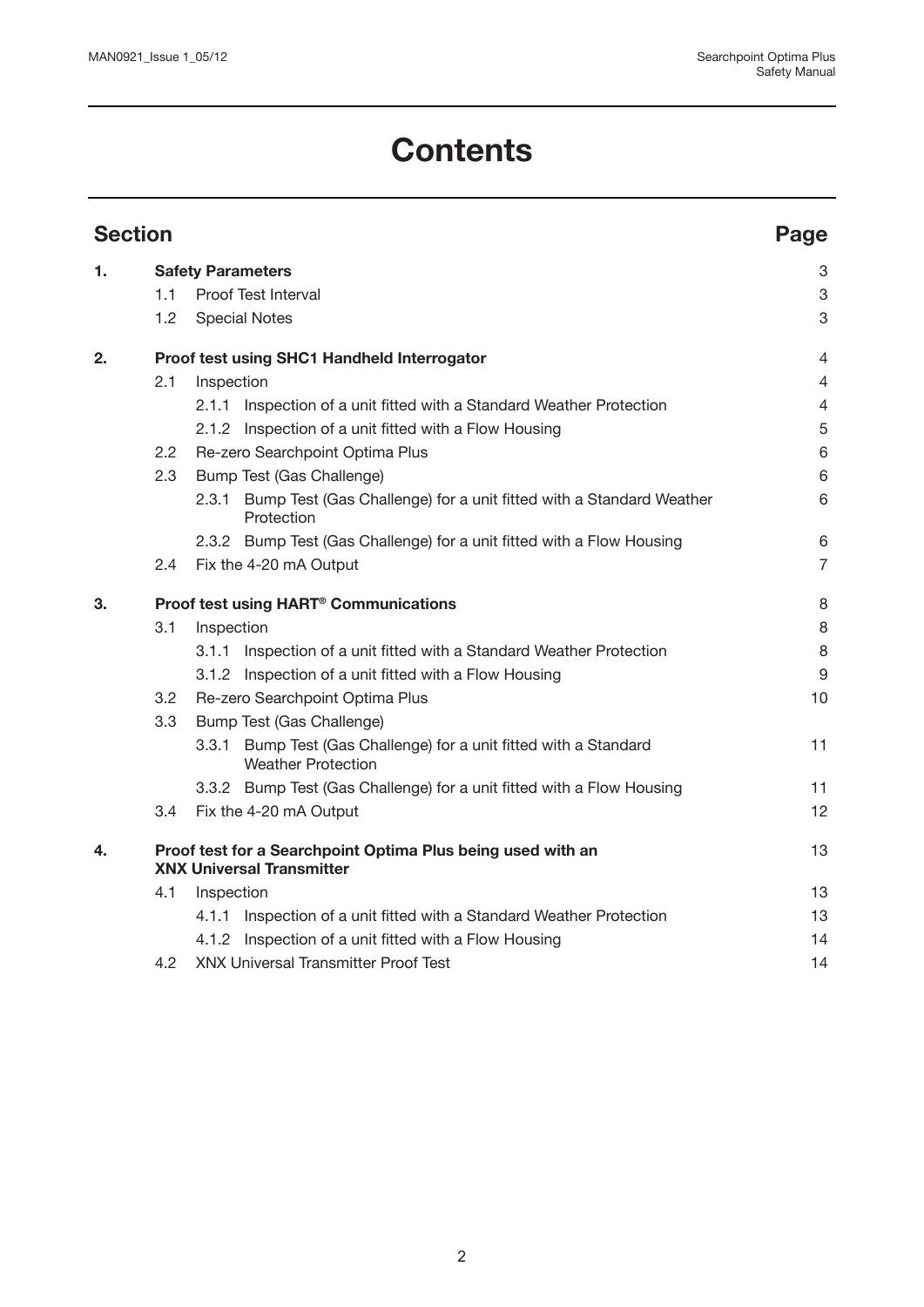## **1. Safety Parameters**

The Searchpoint Optima Plus safety parameters listed below were provided by TÜV in report 968/EZ 559.00/12.

| <b>SFF</b> | DED<br>$\mathbf{H}$ $\mathbf{H}$ $\mathbf{v}_{\text{avg}}$ | DCU<br>.    |
|------------|------------------------------------------------------------|-------------|
| 90%        | $213v10-4$                                                 | $07y + 0.8$ |

**SFF:** Safe Failure Fraction. A percentage of safe failures as compared to all failures

**PFDavg:** Average probability of failure to perform its design function on demand

PFH: Probability of a dangerous failure per hour

#### **1.1 Proof Test Interval**

The purpose of a proof test is to return the unit to "as new" in terms of its safety parameters.

The proof test interval is 1 year.

According to IEC 61508, users are allowed to extend the proof test interval to meet their system needs. Honeywell allows such an extension, as long as the user follows the proper calculation method for calculating a proof test interval as defined in IEC 61508 for the desired SIL level. This proof test interval will vary depending on system, hardware architecture and application.

*Note: The proof test interval should not preclude more frequent maintenance of Searchpoint Optima Plus in accordance with the Operating Instructions if site conditions require it.*

### **1.2 Special Notes**

- 1. The HART® Communications and the RS485 link must not be used for safety purposes.
- 2. Under a certain extremely rare combination of fault conditions, there is a risk that Searchpoint Optima Plus could output >100 mA. Should a customer be concerned about this, it is recommended that a suitable fuse is fitted in the 4-20 mA output line.
- 3. Searchpoint Optima Plus must be protected from over voltage conditions (i.e. above the supply voltage specification).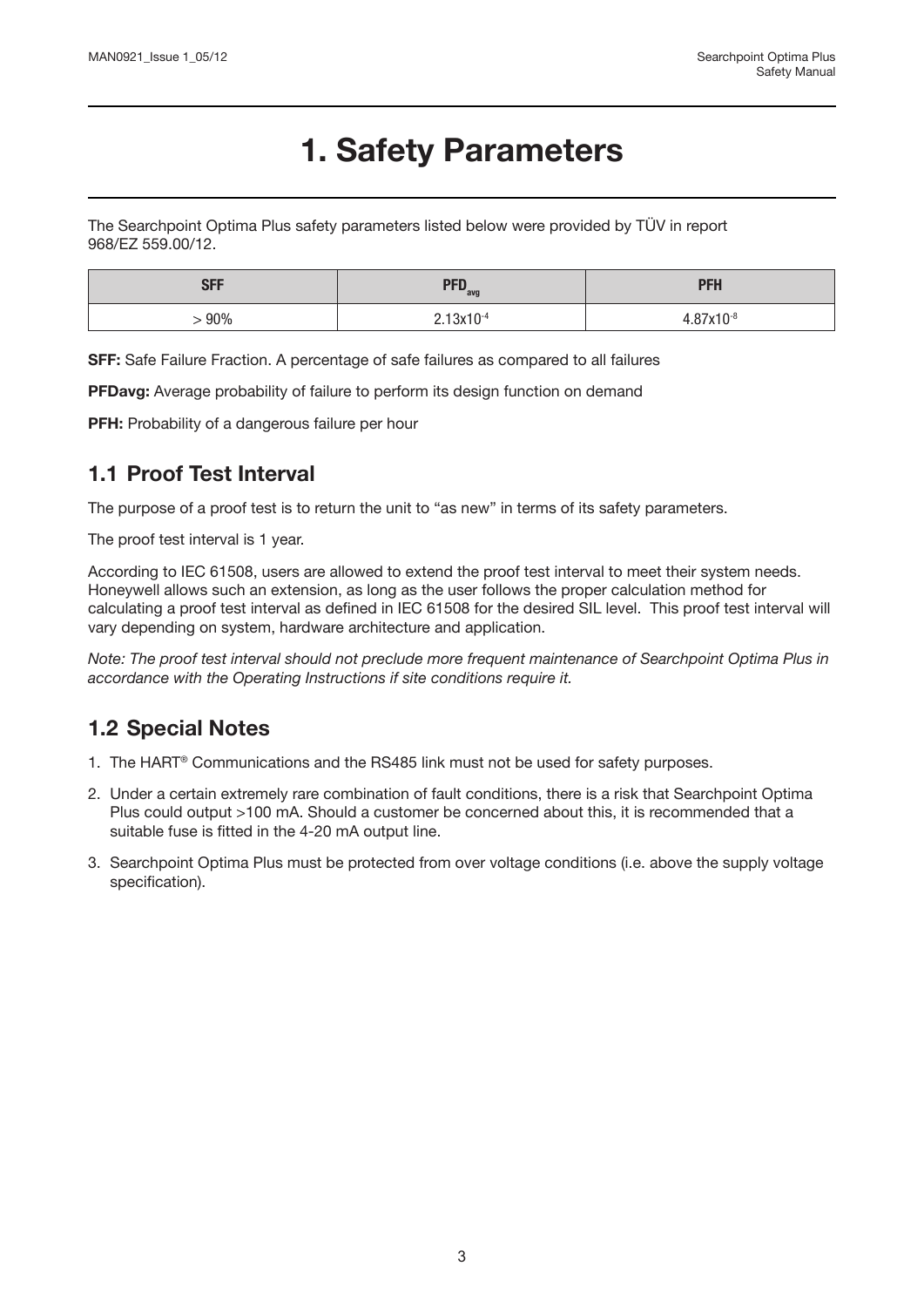### **Use these proof test instructions if the SHC1 Handheld Interrogator is being used to communicate with Searchpoint Optima Plus.**

*Note: The instructions that follow assume that the SHC1 is connected to the Searchpoint Optima Plus and switched on, in Optima+ mode, in the Main Menu. See the Searchpoint Optima Plus Operating Instructions, 2108M0550, for further information about the operation of the SHC1 Handheld Interrogator.*

### **2.1 Inspection**

### **2.1.1 Inspection of a unit fitted with a Standard Weather Protection**

Searchpoint Optima Plus should be inspected and cleaned.

#### **Caution: Gas readings may be generated during this procedure.**

- 1. Select **Calibrate** then **Display** to inhibit the 4-20 mA output signal.
- 2. Inspect the Searchpoint Optima Plus unit, its junction box and cabling for any signs of physical damage.
- 3. Using a ½ inch / 13 mm A/F open ended spanner, unscrew the two retaining nuts and remove the Standard Weather Protection.
- 4. Inspect the Standard Weather Protection for damage or build up of debris / contaminants. If required, clean or replace weather protection.
- 5. Inspect the Dust Barrier and clean or replace if required.
- 6. Remove the Dust Barrier and inspect the optics.
- 7. Clean any dust or contaminants from the optics using mild detergent and a soft cloth or cotton bud. Do not use solvents or abrasive cleaners.
- 8. Press **Escape** then **Enter** to release the 4-20 mA output signal.
- 9. Block the optical beam (for example using the cleaning cloth).



10. Confirm that a fault is generated on the 4-20 mA output, either locally or at the controller.

*Note: The 4-20 mA output can be monitored either at the control room or locally with a multimeter. When connecting or disconnecting a multimeter, power off the Searchpoint Optima Plus, otherwise the unit will indicate a latched warning that the 4-20 mA loop was broken. If this occurs it can be cleared by performing a Soft Reset.*

- 11. Remove the blockage from the beam.
- 12. Select **Calibrate** then **Display** to inhibit the 4-20 mA output signal.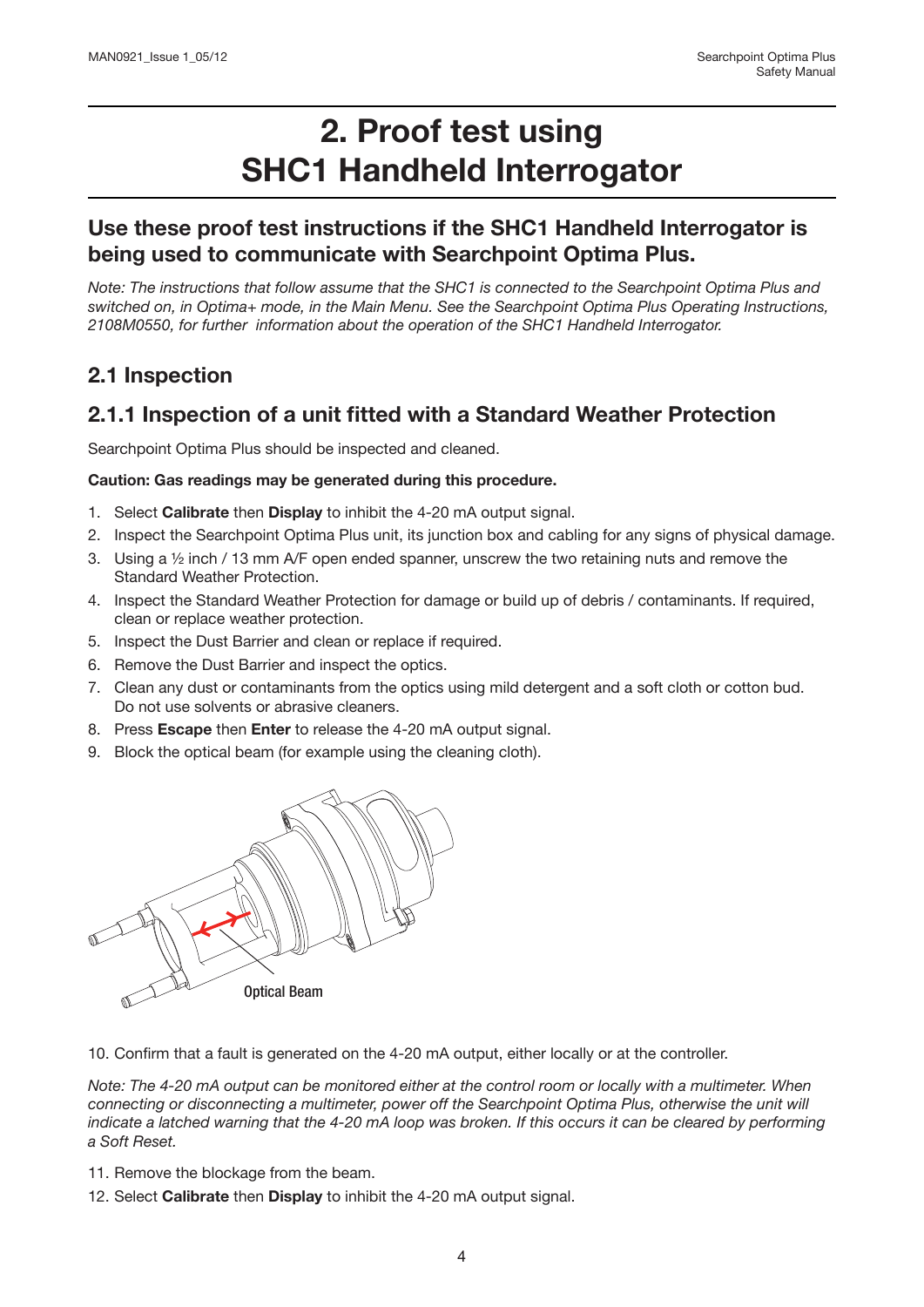- 13. Replace the Dust Barrier and Standard Weather Protection.
- 14. Press **Escape** then **Enter** to release the 4-20 mA output signal.
- 15. Press **Escape** to return to the main menu.
- 16. Select **Diagnose** then **Soft Reset** to clear any faults or warnings that may have been generated by cleaning.
- 17. Press **Escape** to return to the main menu.

### **2.1.2 Inspection of a unit fitted with a Flow Housing**

Searchpoint Optima Plus should be inspected and cleaned.

#### **Caution: Gas readings may be generated during this procedure.**

- 1. Select **Calibrate** then **Display** to inhibit the 4-20 mA output signal.
- 2. Inspect the Searchpoint Optima Plus unit, its junction box and cabling for any signs of physical damage.
- 3. Disconnect any pipework attached to the flow housing.
- 4. Using a ½ inch / 13 mm A/F open ended spanner, remove the two black nuts which retain the flow housing. Keep the O-ring seals which are below the retaining nuts.
- 5. Slide the flow housing off the Searchpoint Optima Plus. This may require some force due to the friction of the O-ring.
- 6. Clean any dust or contaminants from the optics using mild detergent and a soft cloth or cotton bud. Do not use solvents or abrasive cleaners.
- 7. Press **Escape** then **Enter** to release the 4-20 mA output signal.
- 8. Block the optical beam (for example using the cleaning cloth)



9. Confirm that a fault is generated on the 4-20 mA output, either locally or at the controller.

*Note: The 4-20 mA output can be monitored either at the control room or locally with a multimeter. When connecting or disconnecting a multimeter, power off the Searchpoint Optima Plus, otherwise the unit will indicate a latched warning that the 4-20 mA loop was broken. If this occurs it can be cleared by performing a Soft Reset.* 

- 10. Remove the blockage from the beam
- 11. Select **Calibrate** then **Display** to inhibit the 4-20 mA output signal.
- 12. Ensure that the large sealing O-ring in the body of the flow housing, and the two small O-rings which go below the retaining nuts, are clean and in good condition. Replace if in doubt.
- 13. Slide the flow housing over the end of the Searchpoint Optima Plus and push until the flow housing is firmly seated.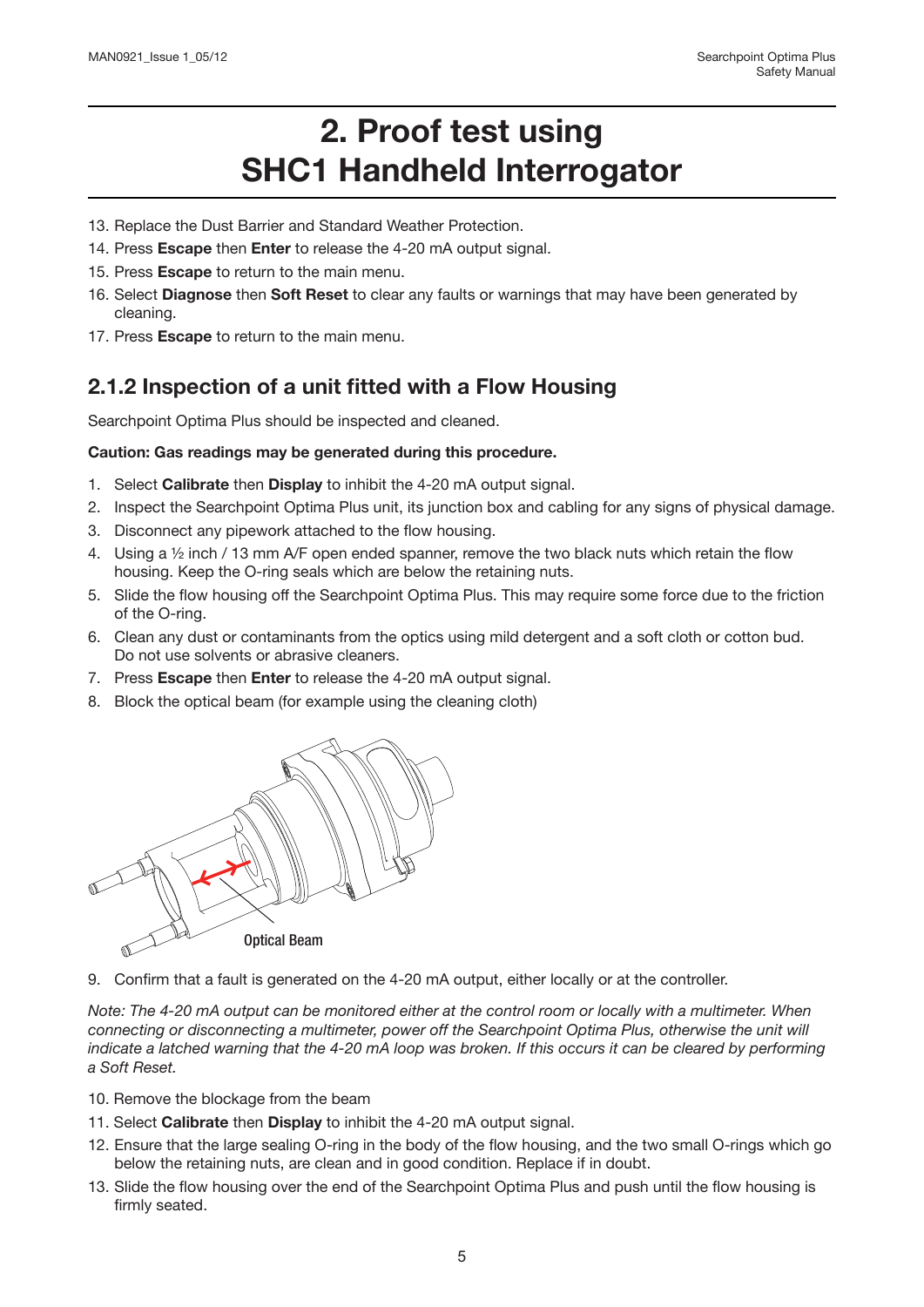- 14. Re-fit the O-rings and retaining nuts.
- 15. Press **Escape** then **Enter** to release the 4-20 mA output signal.
- 16. Press **Escape** to return to the main menu.
- 17. Select **Diagnose** then **Soft Reset** to clear any faults or warnings that may have been generated by cleaning.
- 18. Press **Escape** to return to the main menu.

#### **2.2 Re-zero Searchpoint Optima Plus**

- 1. Select **Calibrate** then **CalSensor**. (This will inhibit the 4-20 mA output signal).
- 2. Ensure that there is zero gas present in the vicinity of the Searchpoint Optima Plus. If necessary, fit a Gassing Cover and apply zero gas.
- 3. Press **Enter**.

When the process is complete the display will state Zero Calibrated. It will then show options to continue to a span calibration, or to exit calibration.

- 4. Press **Escape** to exit calibration.
- 5. Press **Enter** to release the 4-20 mA output signal.
- 6. Press **Escape** to return to the main menu.

*Note: If the option to Calibrate Span is selected in error, press Escape.*

### **2.3 Bump Test (Gas Challenge)**

#### **2.3.1 Bump Test (Gas Challenge) for a unit fitted with a Standard Weather Protection**

Searchpoint Optima Plus should be functionally checked using an appropriate test gas.

#### **Caution: Gas readings will be generated during this procedure.**

*Note: The unit should be powered up for 1 hour before a gas test is done.* 

- 1. Fit a Gassing Cover to the Searchpoint Optima Plus, if not already in place.
- 2. Apply an appropriate test gas at a rate of  $1 1.5$  litres per minute for  $\sim 30$  60 s.
- 3. Check that the Searchpoint Optima Plus responds to the test gas.
- 4. Remove the Gassing Cover and wait for the test gas to clear  $($   $\sim$  30 s). Ensure that the gas reading has returned to zero.

### **2.3.2 Bump Test (Gas Challenge) for a unit fitted with a Flow Housing**

Searchpoint Optima Plus should be functionally checked using an appropriate test gas.

#### **Caution: Gas readings will be generated during this procedure.**

*Note: The unit should be powered up for 1 hour before a gas test is done.*

- 1. Apply an appropriate test gas, using the same flow rate as the sampling system in which the Searchpoint Optima Plus is installed.
- 2. Check that the Searchpoint Optima Plus responds to the test gas.
- 3. Apply zero gas and wait for the gas reading to return to zero.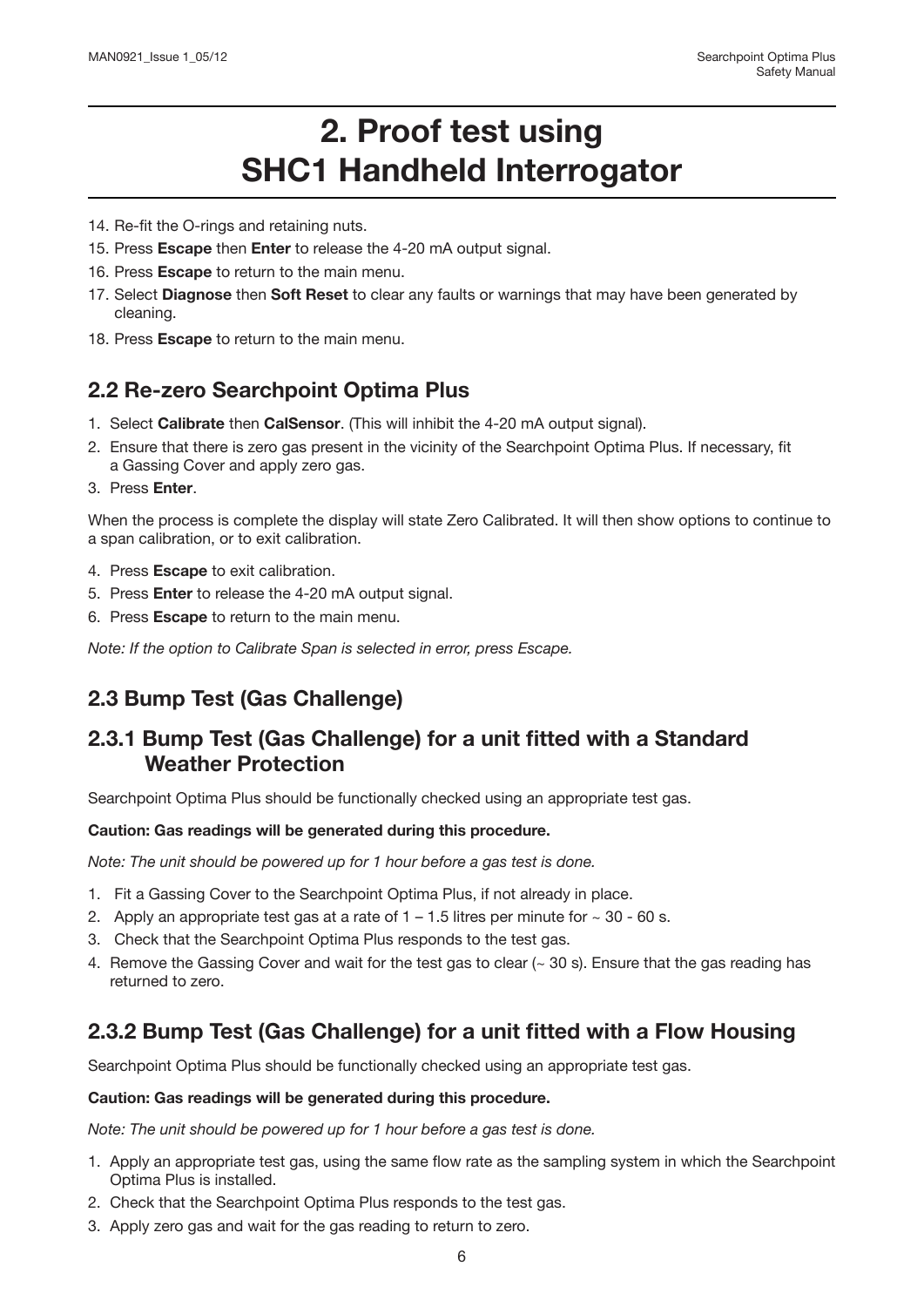#### **2.4 Fix the 4-20 mA Output**

The 4-20 mA output can be set to a fixed value, to prove correct operation of the 4-20 mA loop.

*Note: The 4-20 mA output can be monitored either at the control room or locally with a multimeter. When connecting or disconnecting a multimeter, power off the Searchpoint Optima Plus, otherwise the unit will indicate a latched warning that the 4-20 mA loop was broken. If this occurs it can be cleared by performing a Soft Reset.*

- 1. Select **Calibrate** then **Force 4-20**.
- 2. Use ▲ and ▼ to set the mA value to 4 mA and press **Enter**.
- 3. Check that Searchpoint Optima Plus outputs the set mA value.
- 4. When the test is complete, press **Enter**.
- 5. Repeat steps 2 4 for mA values of 12 mA and 20 mA.
- 6. Press **Enter** to release the 4-20 mA output signal.
- 7. Press **Escape** to return to the main menu.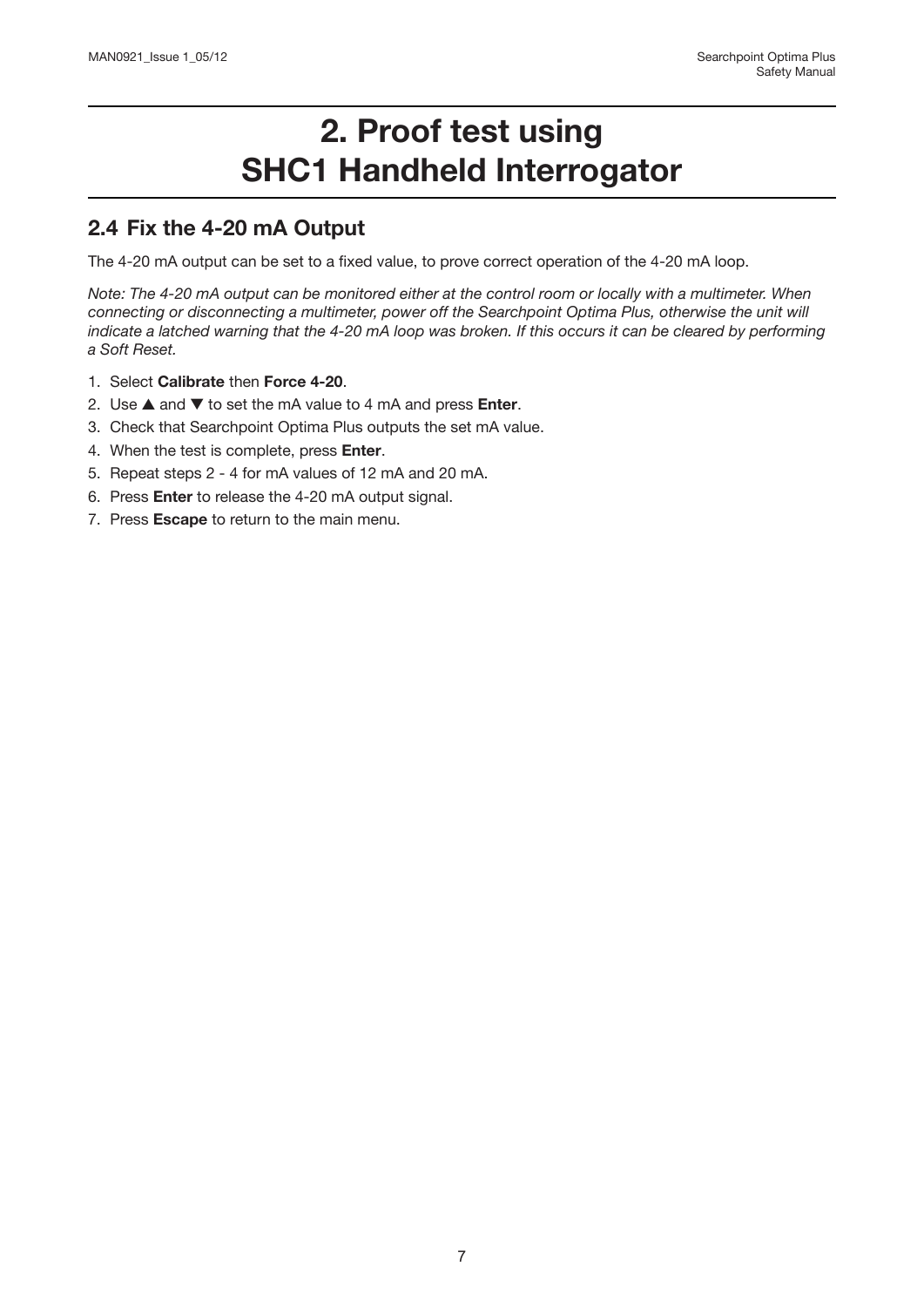#### **Use these proof test instructions if the HART® Communications are being used to communicate with Searchpoint Optima Plus.**

*Note: The instructions that follow assume that a suitable HART® host (handheld or PC) is connected to the Searchpoint Optima Plus and that the user is logged in with Level 1 access privileges. See the Searchpoint Optima Plus Operating Instructions, 2108M0550, for further information about the operation of the HART® Communications.*

#### **3.1 Inspection**

#### **3.1.1 Inspection of a unit fitted with a Standard Weather Protection**

Searchpoint Optima Plus should be inspected and cleaned.

**Caution: Gas readings may be generated during this procedure. Follow the steps to inhibit the 4-20 mA output. Ensure that the unit is not left in Inhibit mode.**

- 1. Select **Device Setup**.
- 2. Select **Test**.
- 3. Select **Inhibit**.
- 4. Select **Start Inhibit** and press **Enter**.
- 5. The display shows a confirmation message. Press **OK**. The 4-20 mA output is now inhibited.
- 6. Inspect the Searchpoint Optima Plus unit, its junction box and cabling for any signs of physical damage.
- 7. Using a  $\frac{1}{2}$  inch / 13 mm A/F open ended spanner, unscrew the two retaining nuts and remove the Standard Weather Protection.
- 8. Inspect the Standard Weather Protection for damage or build up of debris / contaminants. If required, clean or replace weather protection.
- 9. Inspect the Dust Barrier and clean or replace if required.
- 10. Remove the Dust Barrier and inspect the optics.
- 11. Clean any dust or contaminants from the optics using mild detergent and a soft cloth or cotton bud. Do not use solvents or abrasive cleaners.
- 12. Select **Inhibit**.
- 13. Select **End Inhibit** and press **Enter**.
- 14. The display shows a confirmation message. Press **OK** to release the 4-20 mA output.
- 15. Block the optical beam (for example using the cleaning cloth)

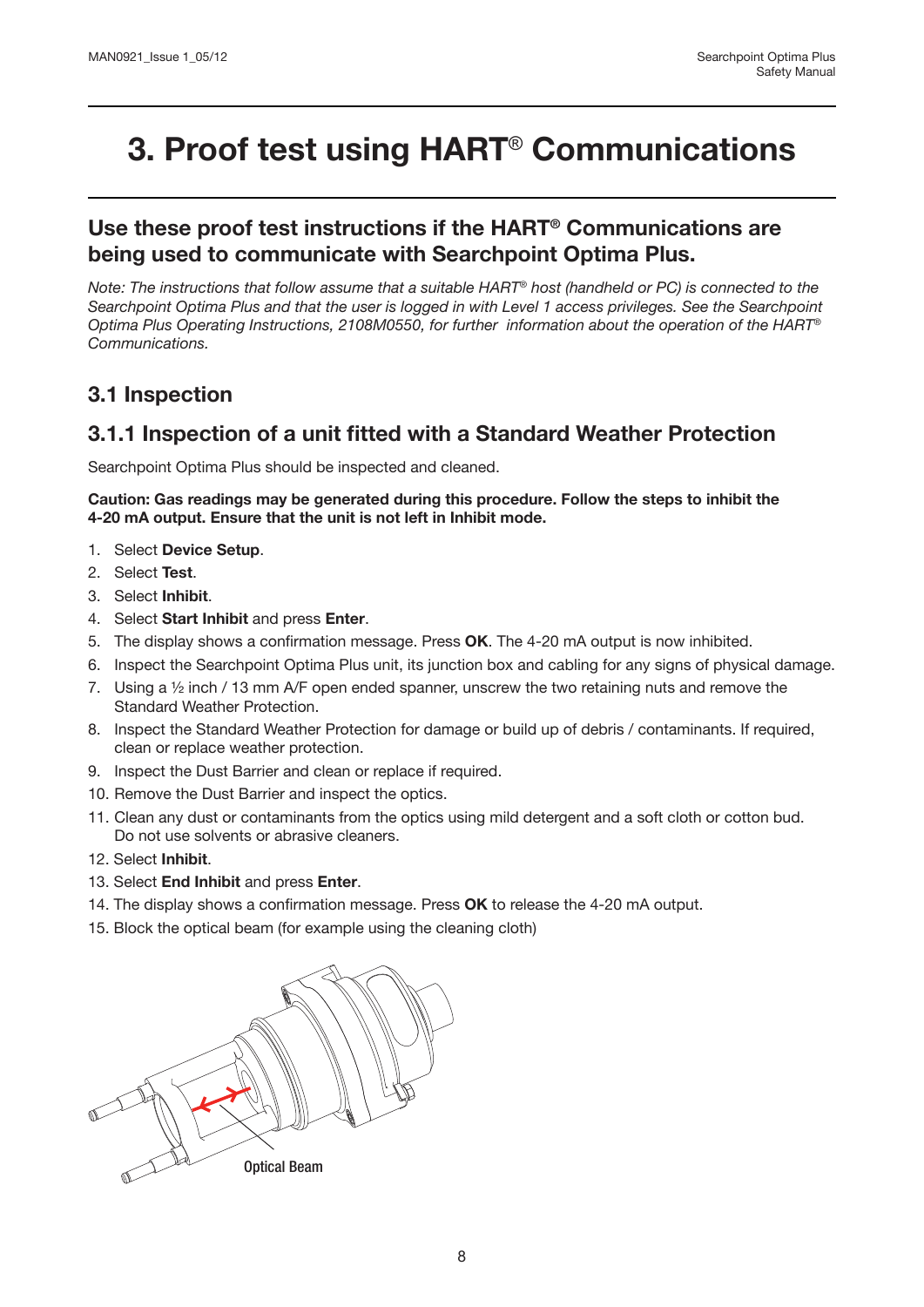16. Confirm that a fault is generated on the 4-20 mA output, either locally or at the controller.

*Note: The 4-20 mA output can be monitored either at the control room or locally with a multimeter. When connecting or disconnecting a multimeter, power off the Searchpoint Optima Plus, otherwise the unit will indicate a latched warning that the 4-20 mA loop was broken. If this occurs it can be cleared by performing a Device Reset.* 

- 17. Remove the blockage from the beam.
- 18. Select **Inhibit**.
- 19. Select **Start Inhibit** and press **Enter**.
- 20. The display shows a confirmation message. Press **OK**. The 4-20 mA output is now inhibited.
- 21. Replace the Dust Barrier and Standard Weather Protection.
- 22. Select **Device Reset** to clear any faults or warnings that may have been generated by cleaning.
- 23. Press **OK** to initiate a Device Reset.
- 24. The display shows a confirmation message. Press **OK**.
- 25. The display shows a note that the Searchpoint Optima Plus will return to normal operation, press **OK**.
- 26. Select **Inhibit**.
- 27. Select **End Inhibit** and press **Enter**.
- 28. The display shows a confirmation message. Press **OK** to release the 4-20 mA output.
- 29. Return to the Welcome screen.

#### **3.1.2 Inspection of a unit fitted with a Flow Housing**

Searchpoint Optima Plus should be inspected and cleaned.

#### **Caution: Gas readings may be generated during this procedure. Follow the steps to inhibit the 4-20 mA output. Ensure that the unit is not left in Inhibit mode.**

- 1. Select **Device Setup**.
- 2. Select **Test**.
- 3. Select **Inhibit**.
- 4. Select **Start Inhibit** and press **Enter**.
- 5. The display shows a confirmation message. Press **OK**. The 4-20 mA output is now inhibited.
- 6. Inspect the Searchpoint Optima Plus unit, its junction box and cabling for any signs of physical damage.
- 7. Disconnect any pipework attached to the flow housing.
- 8. Using a 1/2 inch / 13 mm A/F open ended spanner, remove the two black nuts which retain the flow housing. Keep the O-ring seals which are below the retaining nuts.
- 9. Slide the flow housing off the Searchpoint Optima Plus. This may require some force due to the friction of the O-ring.
- 10. Clean any dust or contaminants from the optics using mild detergent and a soft cloth or cotton bud. Do not use solvents or abrasive cleaners.
- 11. Select **Inhibit**.
- 12. Select **End Inhibit** and press **Enter**.
- 13. The display shows a confirmation message. Press **OK** to release the 4-20 mA output.
- 14. Block the optical beam (for example using the cleaning cloth).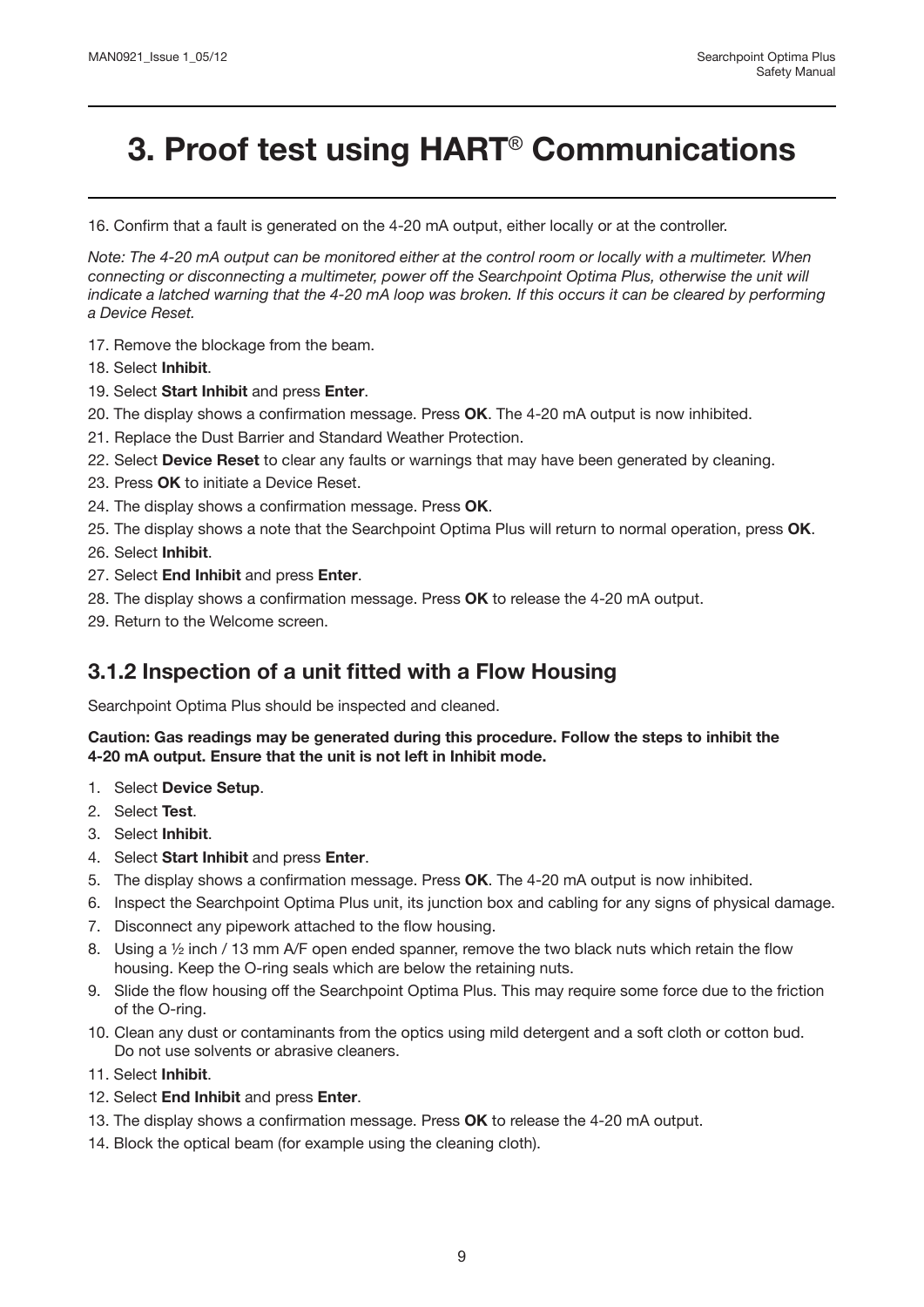

15. Confirm that a fault is generated on the 4-20 mA output, either locally or at the controller.

*Note: The 4-20 mA output can be monitored either at the control room or locally with a multimeter. When connecting or disconnecting a multimeter, power off the Searchpoint Optima Plus, otherwise the unit will indicate a latched warning that the 4-20 mA loop was broken. If this occurs it can be cleared by performing a Device Reset.* 

- 16. Remove the blockage from the beam.
- 17. Select **Inhibit**.
- 18. Select **Start Inhibit** and press **Enter**.
- 19. The display shows a confirmation message. Press **OK**. The 4-20 mA output is now inhibited.
- 20. Ensure that the large sealing O-ring in the body of the flow housing, and the two small O-rings which go below the retaining nuts, are clean and in good condition. Replace if in doubt.
- 21. Slide the flow housing over the end of the Searchpoint Optima Plus and push until the flow housing is firmly seated.
- 22. Re-fit the O-rings and retaining nuts.
- 23. Select **Device Reset** to clear any faults or warnings that may have been generated by cleaning.
- 24. Press **OK** to initiate a Device Reset.
- 25. The display shows a confirmation message. Press **OK**.
- 26. The display shows a note that the Searchpoint Optima Plus will return to normal operation, press **OK**.
- 27. Select **Inhibit**.
- 28. Select **End Inhibit** and press **Enter**.
- 29. The display shows a confirmation message. Press **OK** to release the 4-20 mA output.
- 30. Return to the Welcome screen.

#### **3.2 Re-zero Searchpoint Optima Plus**

**Caution: During this procedure the 4-20 mA output will be inhibited automatically. If the procedure is aborted, ensure that the unit is not left in Inhibit mode.**

*Note: the calibration routine will timeout after 2 minutes of inactivity.*

- 1. Select **Device Setup**.
- 2. Select **Calibrate**.
- 3. Select **Gas Calibration**.
- 4. The display shows a warning message, press **OK**.
- 5. Ensure that there is zero gas present in the vicinity of the Searchpoint Optima Plus. If necessary, fit a Gassing Cover and apply zero gas.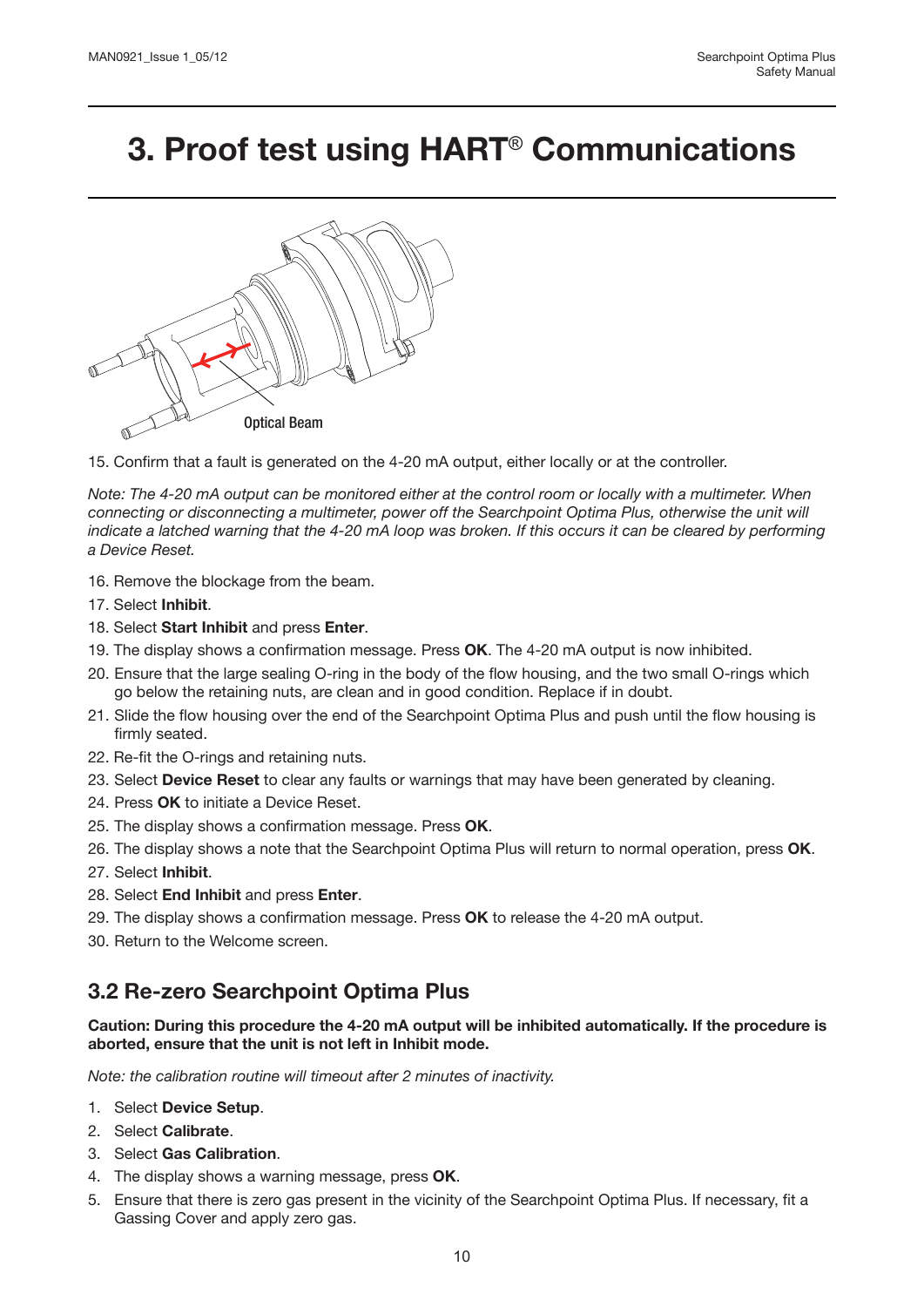- 6. When the gas reading on the display is stable press **OK** to initiate the Zero Calibration and then wait for approximately 15s. The 4-20 mA output will be inhibited automatically at this time.
- 7. The display shows a message that the Zero Calibration was successful and offers to exit without a Span Calibration. Select **Yes** and press **Enter**.
- 8. The display shows a note that the Searchpoint Optima Plus will return to normal operation, press **OK**.
- 9. Return to the Welcome screen.

### **3.3 Bump Test (Gas Challenge)**

#### **3.3.1 Bump Test (Gas Challenge) for a unit fitted with a Standard Weather Protection**

Searchpoint Optima Plus should be functionally checked using an appropriate test gas.

#### **Caution: Gas readings will be generated during this procedure.**

*Note: Do not use the HART*® *Communications Bump Test routine as this will automatically inhibit the 4-20 mA signal.*

*Note: The unit should be powered up for 1 hour before a gas test is done.*

- 1. Fit a Gassing Cover to the Searchpoint Optima Plus.
- 2. Apply an appropriate test gas at a rate of  $1 1.5$  litres per minute for  $\sim 30$  60 s.
- 3. Check that the Searchpoint Optima Plus responds to the test gas. The live gas concentration is shown on the screen.
- 4. Remove the Gassing Cover and wait for the test gas to clear (~ 30 s). Ensure that the gas reading has returned to zero.

### **3.3.2 Bump Test (Gas Challenge) for a unit fitted with a Flow Housing**

Searchpoint Optima Plus should be functionally checked using an appropriate test gas.

#### **Caution: Gas readings will be generated during this procedure.**

*Note: Do not use the HART*® *Communications Bump Test routine as this will automatically inhibit the 4-20 mA signal.*

*Note: The unit should be powered up for 1 hour before a gas test is done.*

- 1. Apply an appropriate test gas, using the same flow rate as the sampling system in which the Searchpoint Optima Plus is installed.
- 2. Check that the Searchpoint Optima Plus responds to the test gas.
- 3. Apply zero gas and wait for the gas reading to return to zero.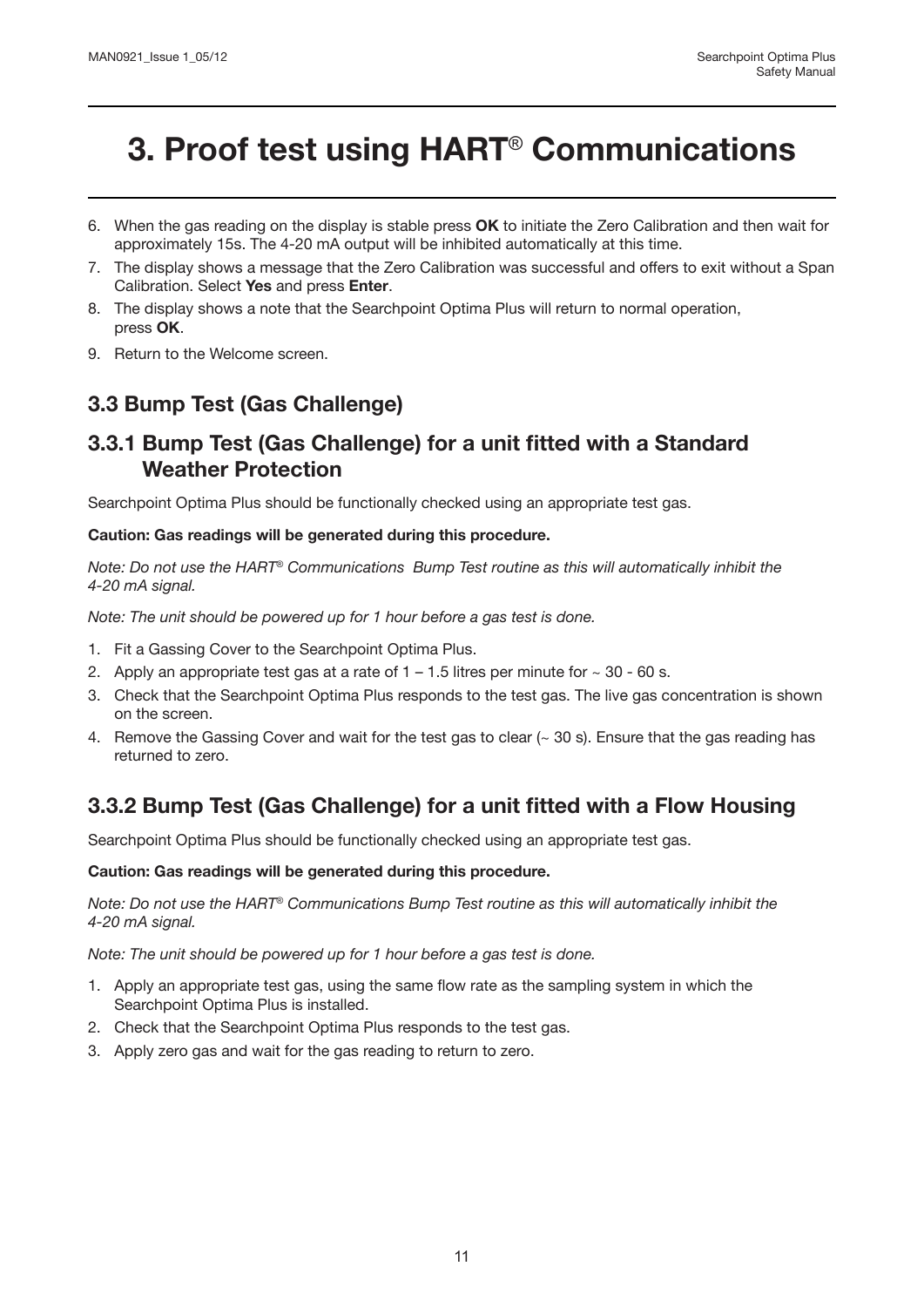### **3.4 Fix the 4-20 mA Output**

The 4-20 mA output can be set to a fixed value, to prove correct operation of the 4-20 mA loop.

*Note: This function will timeout after 10 minutes of inactivity.*

*Note: The 4-20 mA output can be monitored either at the control room or locally with a multimeter. When connecting or disconnecting a multimeter, power off the Searchpoint Optima Plus, otherwise the unit will indicate a latched warning that the 4-20 mA loop was broken. If this occurs, it can be cleared by performing a Device Reset.*

- 1. Select **Device Setup**.
- 2. Select **Test**.
- 3. Select **mA Loop Test**.
- 4. The display shows a warning message, press **OK**.
- 5. Select 4 mA as the required analogue output level and press **Enter**.
- 6. Check that Searchpoint Optima Plus outputs the set mA value.
- 7. When ready, press **OK**.
- 8. Repeat steps 4 to 7 for mA values of 12 mA and 20 mA, then select **End**.
- 9. The display shows a note that the Searchpoint Optima Plus will return to normal operation, press **OK**.
- 10. The display shows a confirmation message, return to the Welcome screen.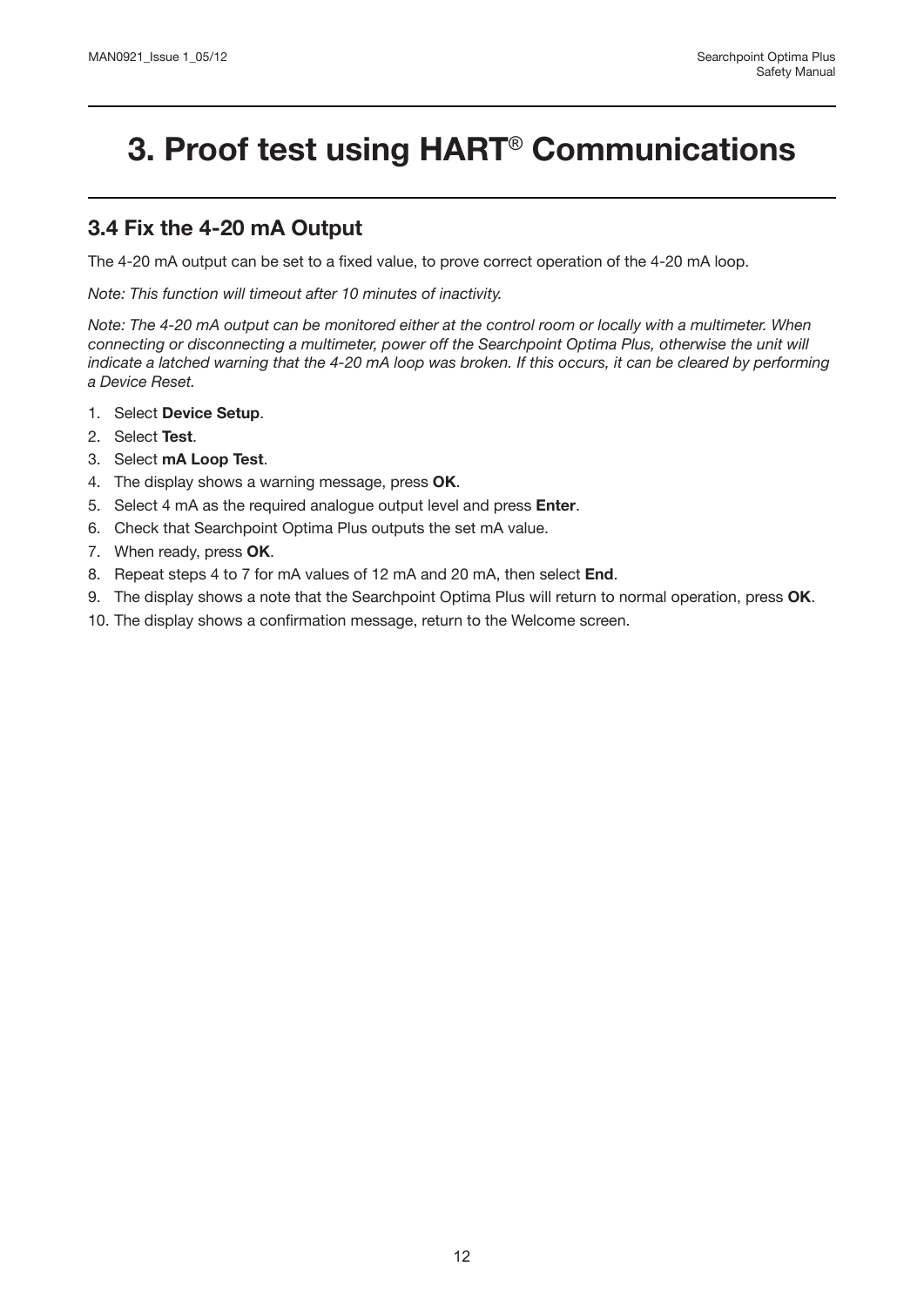# **4. Proof test for a Searchpoint Optima Plus being used with an XNX Universal Transmitter**

### **Use these proof test instructions if Searchpoint Optima Plus is being used with an XNX Universal Transmitter.**

*Note: If Searchpoint Optima Plus is being used with the XNX Universal Transmitter, it must be tested as part of a system with XNX. Therefore in addition to the proof test detailed below, also complete the XNX proof test described in the XNX Safety Manual. See the XNX Quick Start Guide and the XNX Technical Manual for further information about the operation of the XNX Universal Transmitter.*

### **4.1 Inspection**

### **4.1.1 Inspection of a unit fitted with a Standard Weather Protection**

Searchpoint Optima Plus should be inspected and cleaned.

#### **Caution: Gas readings may be generated during this procedure.**

- 1. Select **Test Mode,** then **Inhibit** and **Set Inhibit On** to inhibit the 4-20 mA output signal.
- 2. Inspect the Searchpoint Optima Plus unit, its junction box and cabling for any signs of physical damage.
- 3. Using a ½ inch / 13 mm A/F open ended spanner, unscrew the two retaining nuts and remove the Standard Weather Protection.
- 4. Inspect the Standard Weather Protection for damage or build up of debris / contaminants. If required, clean or replace weather protection.
- 5. Inspect the Dust Barrier and clean or replace if required.
- 6. Remove the Dust Barrier and inspect the optics.
- 7. Clean any dust or contaminants from the optics using mild detergent and a soft cloth or cotton bud. Do not use solvents or abrasive cleaners.
- 8. Block the optical beam (for example using the cleaning cloth).



- 9. Confirm that a fault is generated by viewing the indication on the XNX display.
- 10. Remove the blockage from the beam.
- 11. Replace the Dust Barrier and Standard Weather Protection.
- 12. Select **Set Inhibit Off** to release the 4-20 mA output signal.
- 13. Return to the main menu.
- 14. Select **Calibration Mode** then **Soft Reset** to clear any faults or warnings that may have been generated by cleaning.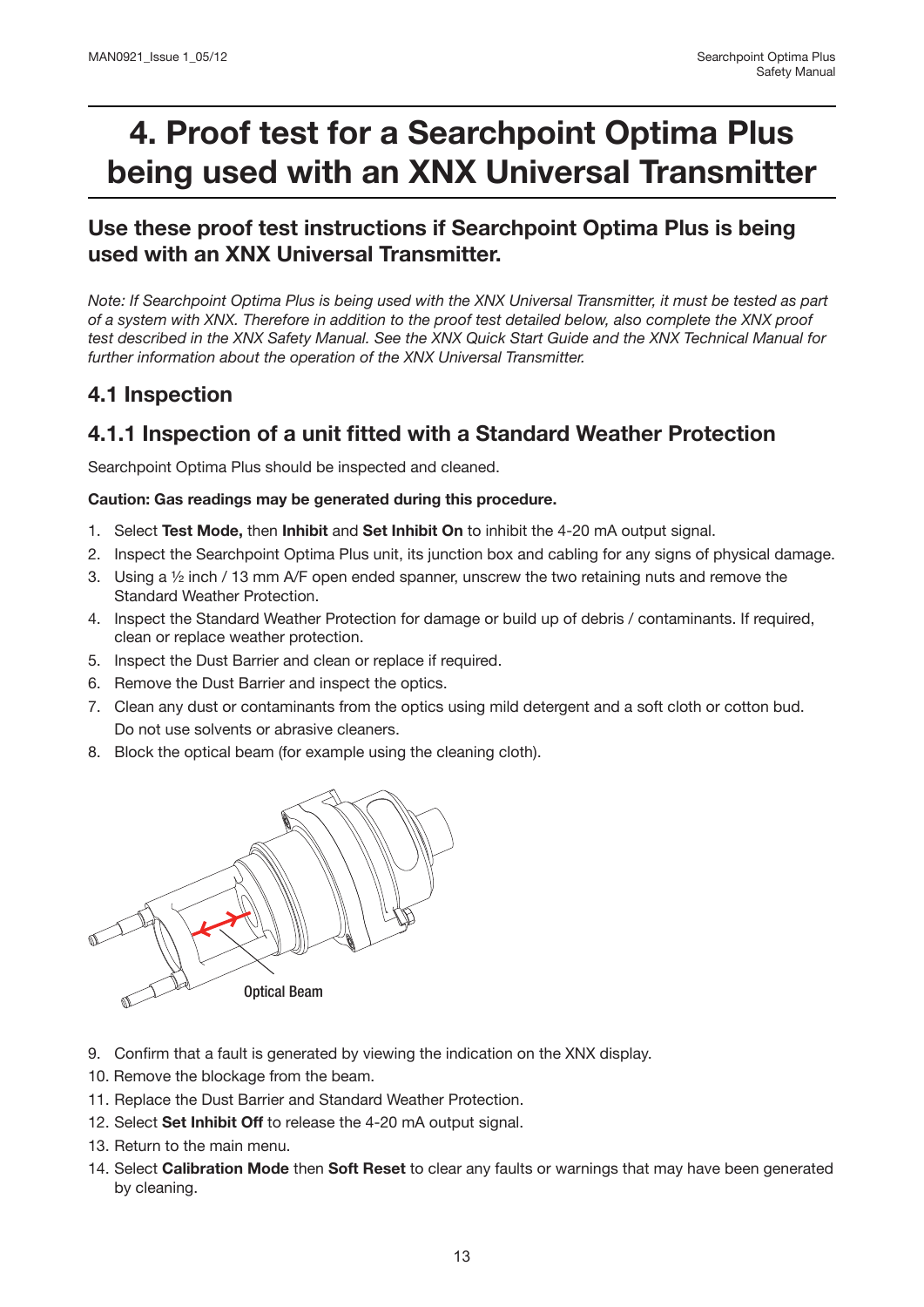# **4. Proof test for a Searchpoint Optima Plus being used with an XNX Universal Transmitter**

### **4.1.2 Inspection of a unit fitted with a Flow Housing**

Searchpoint Optima Plus should be inspected periodically and cleaned if necessary. The required frequency of inspection will depend on local site conditions and will need to be established through experience.

#### **Caution: Gas readings may be generated during this procedure.**

- 1. Select **Test Mode,** then **Inhibit** and **Set Inhibit On** to inhibit the 4-20 mA output signal.
- 2. Inspect the Searchpoint Optima Plus unit, its junction box and cabling for any signs of physical damage.
- 3. Disconnect any pipework attached to the flow housing.
- 4. Using a ½ inch / 13 mm A/F open ended spanner, remove the two black nuts which retain the flow housing. Keep the O-ring seals which are below the retaining nuts.
- 5. Slide the flow housing off the Searchpoint Optima Plus. This may require some force due to the friction of the O-ring.
- 6. Clean any dust or contaminants from the optics using mild detergent and a soft cloth or cotton bud. Do not use solvents or abrasive cleaners.
- 7. Block the optical beam (for example using the cleaning cloth).



- 8. Confirm that a fault is generated by viewing the indication on the XNX display.
- 9. Remove the blockage from the beam.
- 10. Ensure that the large sealing O-ring in the body of the flow housing, and the two small O-rings which go below the retaining nuts, are clean and in good condition. Replace if in doubt.
- 11. Slide the flow housing over the end of the Searchpoint Optima Plus and push until the flow housing is firmly seated.
- 12. Re-fit the o-rings and retaining nuts.
- 13. Select **Set Inhibit Off** to release the 4-20 mA output signal.
- 14. Return to the main menu.
- 15. Select **Calibration Mode** then **Soft Reset** to clear any faults or warnings that may have been generated by cleaning.

### **4.2 XNX Universal Transmitter Proof Test**

After completing the tests in 4.1, please refer to the XNX Universal Transmitter Safety Manual (part number 1998-0808) and complete the Proof Test detailed there.